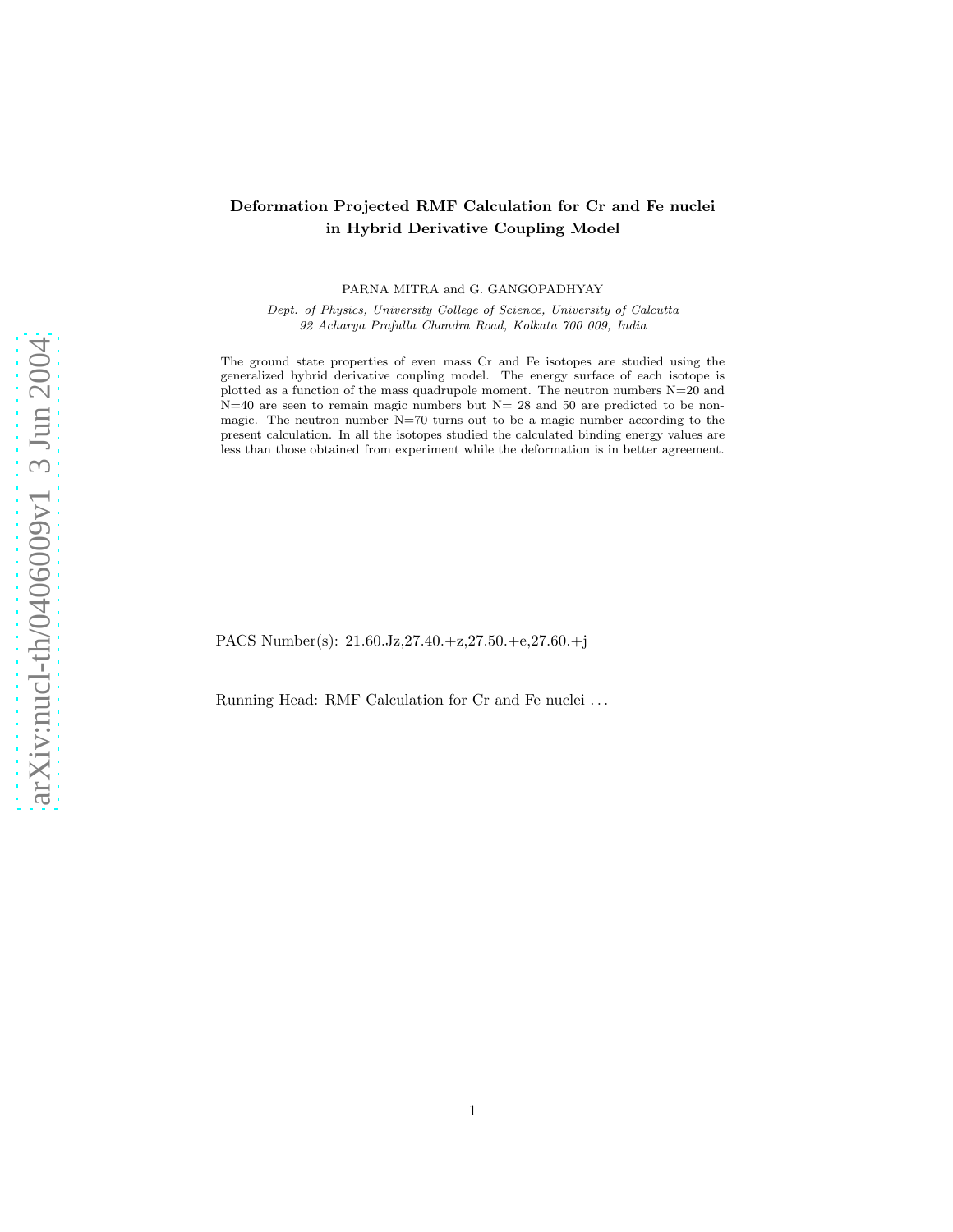## 1. Introduction

Recent advances in producing light nuclei close to the drip line using radioactive ion beams has produced a renewed interest in the study of these nuclei. These nuclei, with extreme values of isospin, provide a testing ground of different theoretical models.

Relativistic mean field (RMF) calculations achieved considerable success in the description of various ground state properties of nuclei including the binding energy, deformation and charge radius throughout the periodic table.<sup>1</sup> In a related approach, Zimanyi and Moszkowsky used derivative coupling between the scalar meson and the nucleon.<sup>2</sup> One important problem of their model is that it predicts a high value of the effective nucleon mass and consequently a lower spin orbit splitting. A better description of various properties of nuclear matter at zero and finite temperature as well as finite nuclei can be obtained using the generalized hybrid derivative coupling model<sup>3,4</sup> where both Yukawa point coupling and derivative coupling between the baryons and the scalar meson were used with a strength ratio  $\alpha/(1-\alpha)$  where  $\alpha = 0.25$ . In a previous work<sup>5</sup> we employed the generalized hybrid derivative coupling model to study the ground state of even-even Ne, Mg, Si and S isotopes. The deformation values obtained were close to the experimental measurements in most of the nuclei studied. In contrast, the conventional RMF models using the NL3 or NL-SH sets of parameters often fails to accurately predict the deformation in lighter nuclei. The success of the model in describing the shape of lighter nuclei prompted us to extend our study to Cr and Fe isotopes. The principal aim of this work is to study the deformation in these nuclei.

#### 2. Calculation and Results

The details of the method of calculation have been presented in elsewhere<sup>4,5</sup> and are not described here. The starting point is a scaled Lagrangian with both scalar and derivative  $\sigma - N$  couplings. Under the usual approximations, eg. classical meson fields, time-reversal symmetry, point-like nucleons, no sea approximation, the surviving components for the the time independent equations, for the meson fields and the nuclear wave function are given in our earlier publications<sup>4</sup> and are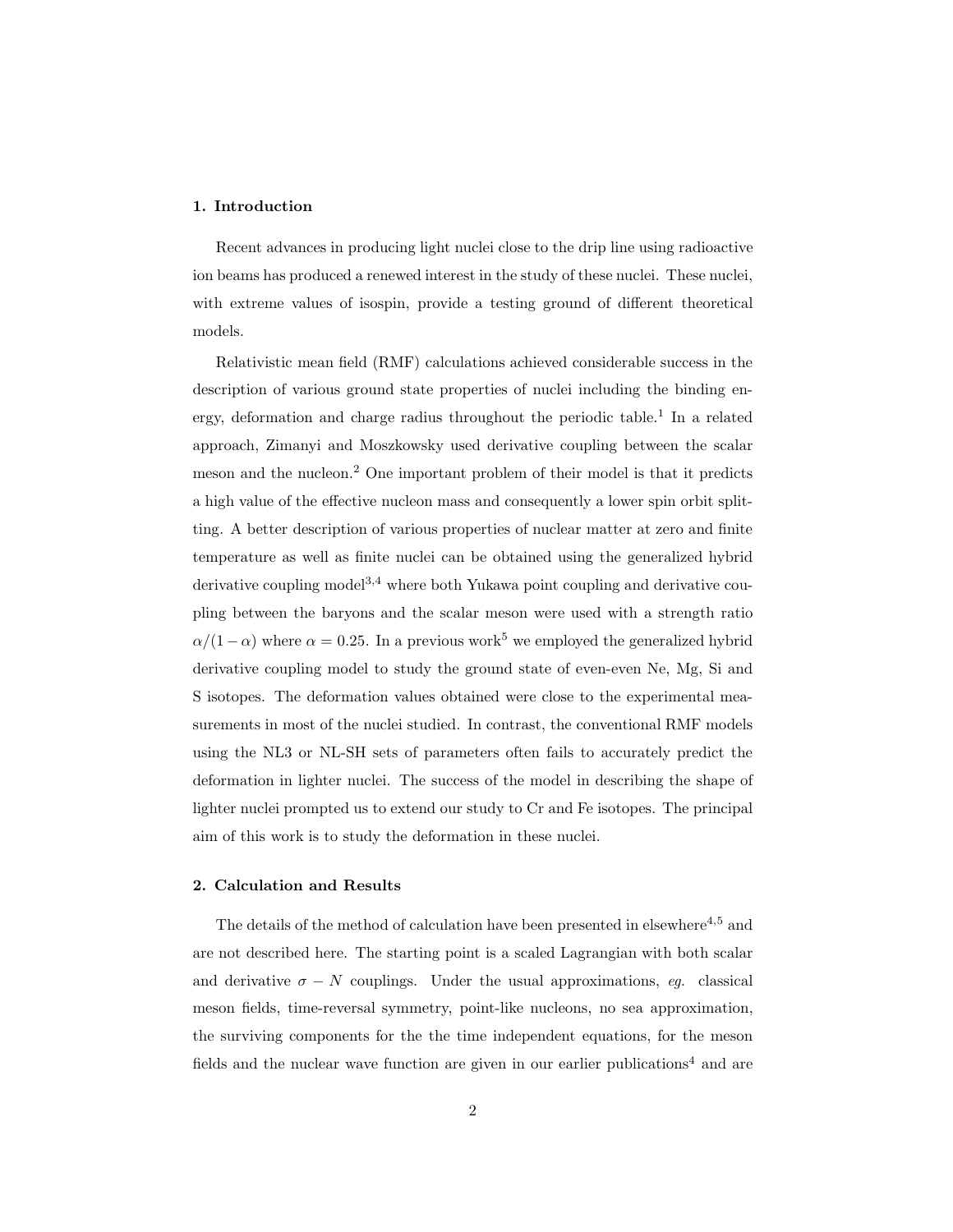not repeated here.

We have employed the BCS formalism in a constant gap approach. The gap parameters are either taken from the odd-even mass difference or calculated using the formula  $\Delta_{n(p)} = 11.2/\sqrt{N(Z)}$ . In the present work we have assumed axial symmetry and plotted the energy surface as a function of the mass quadruple moment. The energy surface provides a better understanding of the deformed system. It indicates the possibility of shape co-existence and also, considering the shallowness of the minima, the possibility for nuclear shape to be triaxial. We have taken the numbers of oscillator shells for both Fermions and Bosons to be 12. Increasing the number of shells has very little effect on the total binding energy or the quadrupole deformation, even for very neutron rich nuclei. For example, in <sup>82</sup>Cr, if the number of each type of shell is taken to be 14, the total binding energy increases by only 0.3 MeV while there is no change in the shape of the energy surface.

In most of the nuclei we have studied, we have obtained more than one minimum, generally corresponding to prolate and oblate shapes. If one of the minima is much deeper than the other, we have assumed it to be the ground state. If the energies of the two are very close to each other and both of them are deep, one of them is possibly the true minimum. However, if both the minima are very shallow, the nucleus is more likely to be triaxial and the minima obtained are actually saddle points.

We have calculated the ground state binding energy and deformation values for  $44-92$ Cr and  $48-96$ Fe, nuclei which are stable against nucleon drip according to the present model. Figures 1 and 2 represent the excitation energy surfaces as a function of the mass quadrupole deformation for Cr and Fe isotopes, respectively. The nature of the curves are similar to those obtained for lighter isotopes such as Ne, Mg, Si and  $S^5$ .

Table 1 compares the calculated binding energy and deformation for Cr isotopes with experiment. In the case of Cr isotopes with neutron magic number N=20 and  $N=40$ , i.e. for <sup>44</sup>Cr and <sup>64</sup>Cr respectively, the ground state solutions are found to be spherical. In  $46Cr$  both the minima are very shallow indicating possible triaxiality. The ground state of the isotopes  $^{48-58}$ Cr are prolate although the oblate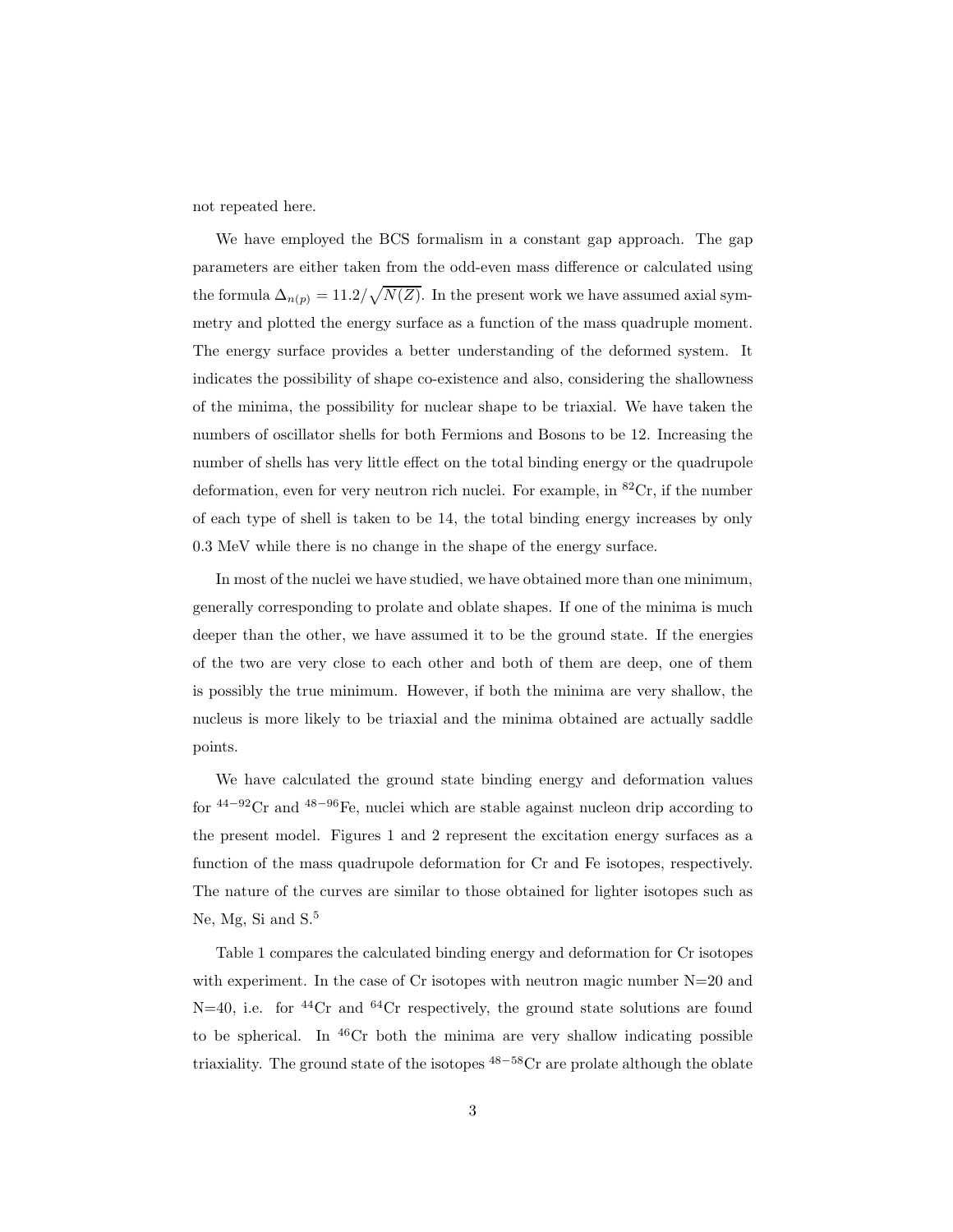minima becomes progressively deeper with neutron number. The next two even Cr isotopes  $60,62$ Cr are found to be oblate though they actually may be triaxial. The ground state of  ${}^{66}Cr$  turns out to be spherical. The earlier pattern of prolate minima being the ground state while the oblate minima getting deeper continues throughout  $68-84$ Cr. The present work predicts the ground state of  $86$ Cr to be oblate. The isotopes  $88,90$ Cr are probably triaxial. The dripline nucleus  $92$ Cr is nearly spherical. In our calculation quadrupole deformation for  $48-54$ Cr isotopes are closer to the experimental values in comparison to the an earlier work. For example Lalazissis *et al*<sup>8</sup> found <sup>52</sup>Cr to be spherical. In fact, all the available mean field calculations predict this nucleus to be spherical. In contrast our calculation predicts the deformation to be 0.345, closer to the experimentally measured value 0.224. The prediction of the ground state deformation of  ${}^{52}Cr$  can be traced to the low spin-orbit splitting in the present model. In the conventional RMF calculation at zero deformation, using the parameter set NL3, the spin-orbit splitting between the neutron  $1f_{7/2}$  and the  $1f_{5/2}$  levels comes out to be nearly 8 MeV, a value double than that obtained in the present model, i.e. 4 MeV. Consequently, the shell gap is 4 MeV in the present approach, while conventional RMF calculations predict it to be nearly 8 MeV. The energy level spacing is very similar to that of the other  $N=28$  nucleus studied in the present work, *viz.* <sup>54</sup>Fe, whose single particle energy levels at zero deformation are given later in Figure 3. The neutron number N=28 can no longer be considered as a magic number. The absence of the shell gap at  $N=28$  signifies that the nucleus <sup>52</sup>Cr lies near neutron midshell and hence show a large deformation. All the other neighbouring Cr and Fe isotopes show this feature.

Table 2 compares the calculated and the experimental binding energy and deformation for Fe isotopes. In  $48$ Fe both the prolate and the oblate minima are very shallow. Hence the nucleus is likely to have a triaxial shape. In isotopes  $50-60$  Fe the prolate minimum is deeper than the oblate minimum. But the oblate minimum grows deeper as the neutron number increases and becomes the ground state at <sup>62</sup>Fe. The minima are comparatively shallow and the shape may actually be triaxial. The nucleus  $64$ Fe may also possibly be triaxial in its ground state. The neutron magic nucleus <sup>66</sup>Fe with N=40 is found to be spherical. The ground state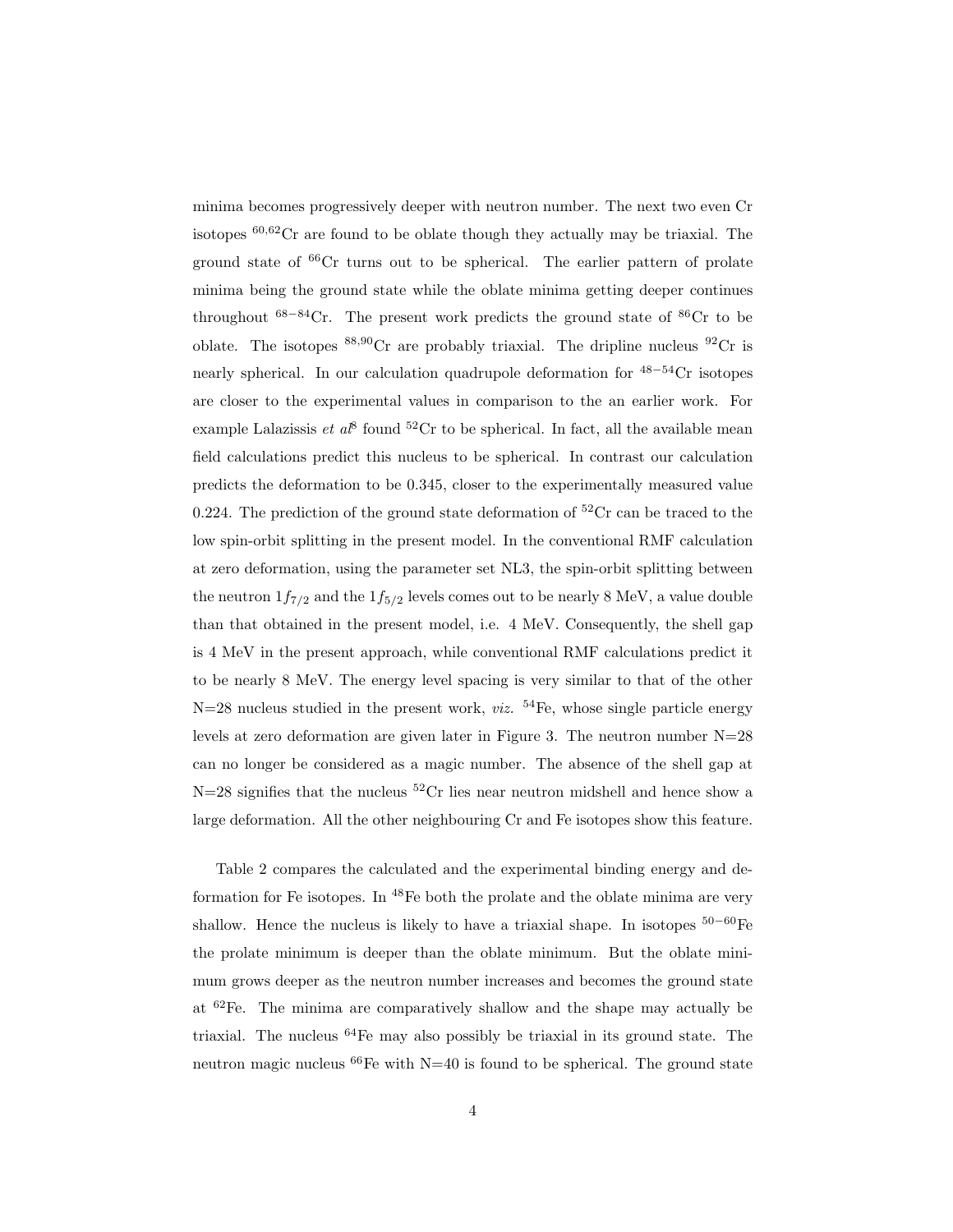of  $^{68}{\rm Fe}$  is nearly spherical. Again from  $^{70}{\rm Fe}$  to  $^{88}{\rm Fe}$  the prolate minimum is deeper indicating it to be the ground state. In  ${}^{90}Fe$  two minima are nearly equal. In  ${}^{92}Fe$ the oblate minimum is slightly deeper but both the minima are very shallow indicating possible triaxiality. The nuclei  $94,96$ Fe are spherical. For  $54$ Fe and for  $56$ Fe, the deformation is slightly greater than experimental value. But for <sup>58</sup>Fe and <sup>60</sup>Fe deformations values are predicted with greater accuracy.

In all the isotopes studied the calculated values for binding energy are less than the experimental ones. This has been observed in our earlier work also.<sup>5</sup> From the figures it is seen that both the Fe and Cr isotopes with neutron magic number N=28 and 50 are not spherical. Thus one feature that stands out is that  $N=28$  and 50 are not magic numbers in our calculation. This is due to the fact that the splitting between the neutron  $1f_{7/2}$  and  $1f_{5/2}$  levels in the former and between the neutron  $1g_{9/2}$  and the  $1g_{7/2}$  levels in the latter are small. This is shown in figure 3 for  $^{54}\mathrm{Fe}$ and <sup>76</sup>Fe. Hence although N=40 is magic, N=28 and 50 are not. The N=70 nucleus, <sup>96</sup>Fe is spherical in its ground state. An examination of the single particle energy levels given in figure 3 reveal that the splitting between the neutron  $1i_{11/2}$  and  $1i_{9/2}$ is small. Thus the intruder orbital  $1i_{11/2}$  lies higher up in energy and hence N=70 turns out to be magic.

### 3. Summary

To summarize we study ground state properties of Cr and Fe isotopes using the generalized hybrid derivative coupling model. The energy surface for each isotope is plotted as a function of the mass quadrupole moment. The neutron numbers N=20 and N=40 are magic numbers but N=50 turns out to be non-magic. The nucleus  $96$ Fe is predicted to be spherical in its ground state and N=70 turns out to be a magic number according to our calculation. In all the isotopes studied the calculated binding energy values are less than those obtained from experiment. However, the deformation is better in comparison to those in other works.

The authors gratefully acknowledge the grant of a minor research project under University Grants Commission, New Delhi.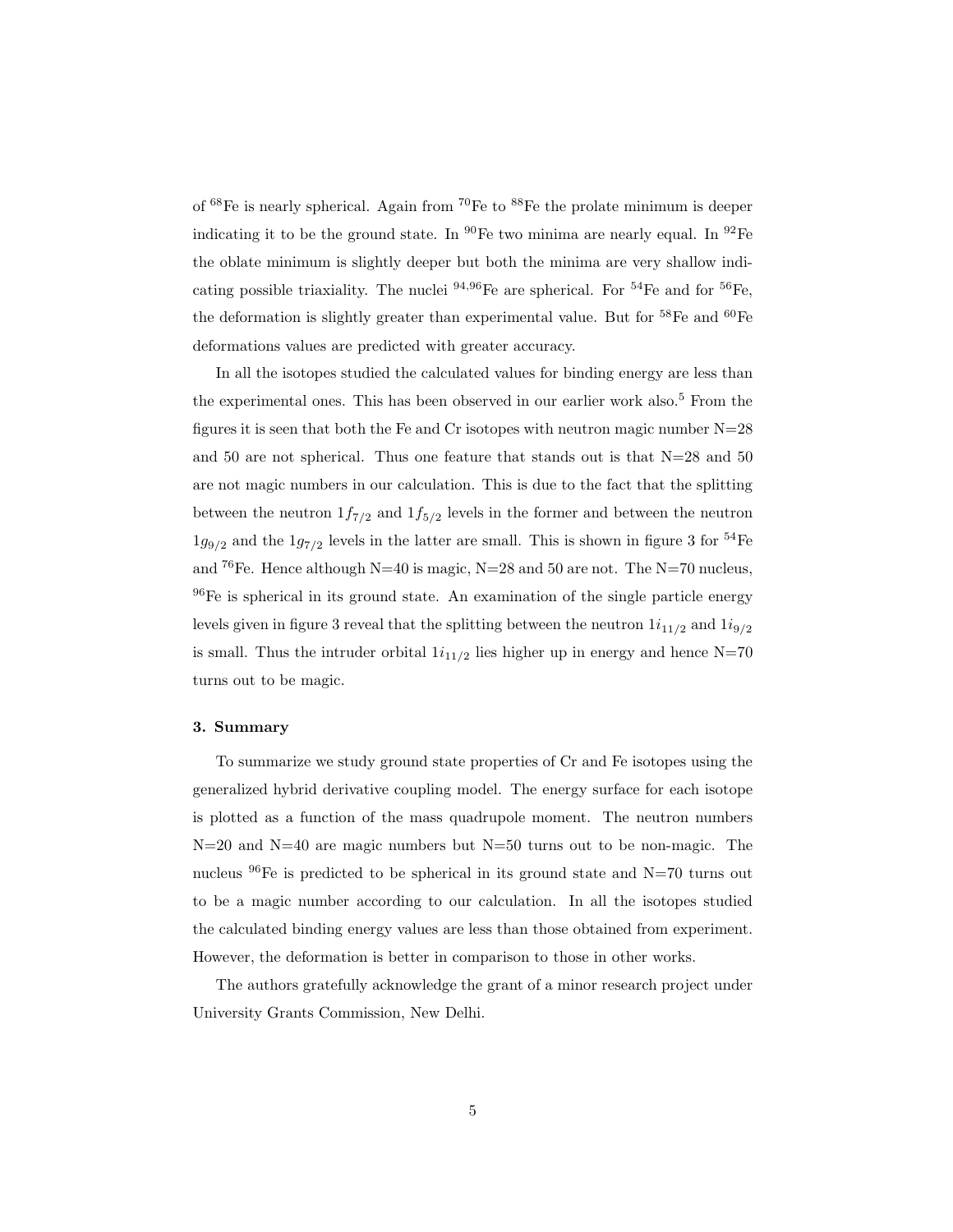## References

- 1. See eg. P. Ring, Prog. Part. Nucl. Phys., 37, 13 (1996).
- 2. J. Zimanyi and S. A. Moszkowski, Phys. Rev. C 42, 1416 (1990).
- 3. S.Sarkar and B. Malakar, Phys. Rev. C 50, 757 (1994)
- 4. B. Malakar and G. Gangopadhyay, Euro. Phys. Jour. A10, 267 (2001); P. Mitra, B. Malakar, and G. Gangopadhyay, Int. Jour. Mod. Phys.E 10, 475 (2001).
- 5. P.Mitra, G. Gangopadhyay, and B. Malakar, Phys. Rev. C 65, 034329 (2002).
- 6. G.Audi and A.H. Wapstra, Nucl. Phys. A595, 409(1995)
- 7. S. Raman, C.H. Malarkey, W.T. Milner, C.W. Nestor , and P.H. Stelson, At. Data Nucl. Data Tables 36, 1 (1987).
- 8. G. A. Lalazissis, A. R. Farhan, and M. M. Sharma, Nucl. Phys. A628, 221 (1998)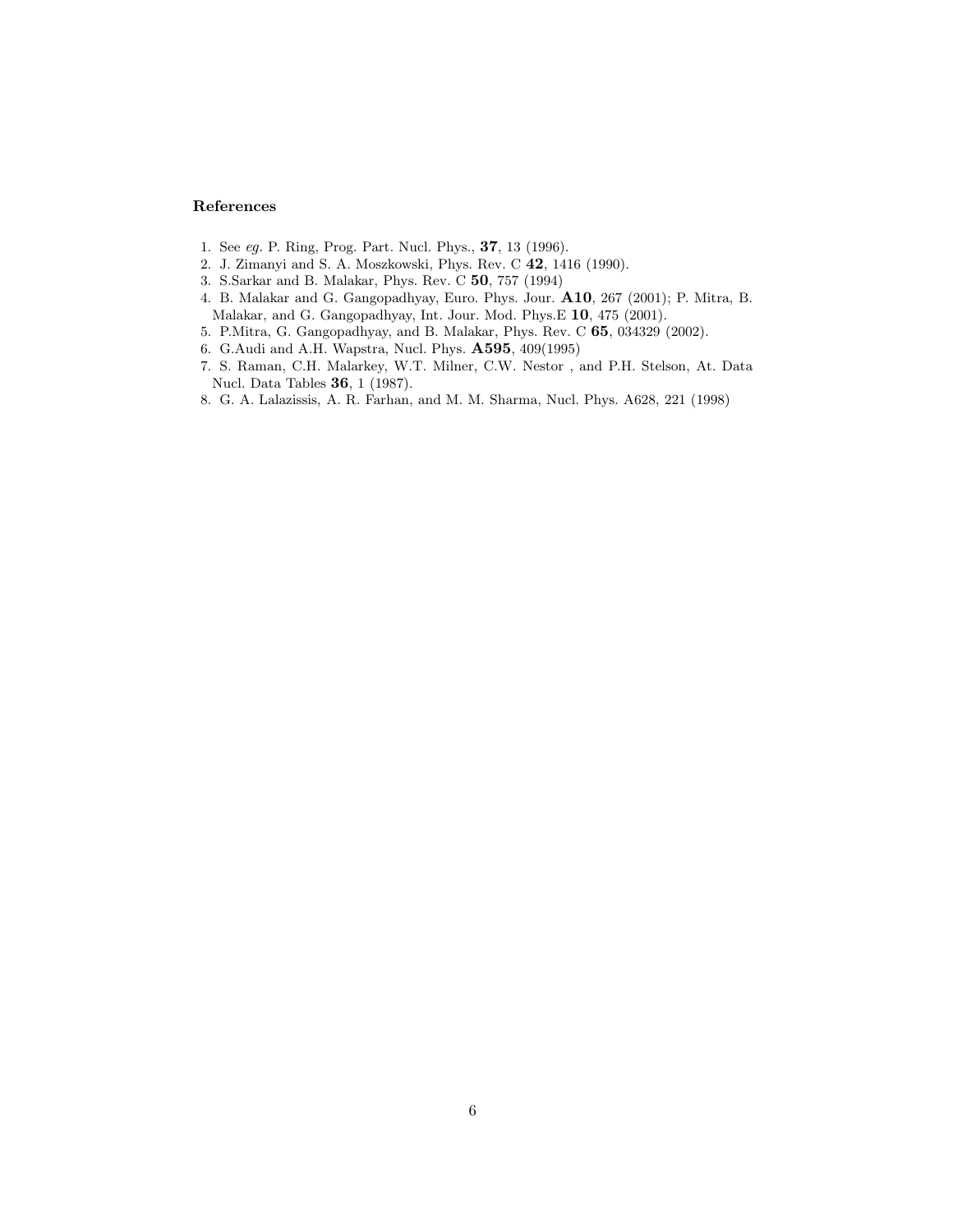Table 1: The calculated binding energy and deformation values for Cr isotopes. The results of the present calculation are compared with experimental values. The experimental binding energy and deformation values are from Ref. 6 and Ref. 7, respectively.

| А  | B.E.<br>(MeV) |       | ß        |       | Α  | $B.E.$ (MeV) | ß        |
|----|---------------|-------|----------|-------|----|--------------|----------|
|    | Theo.         | Expt. | Theo.    | Expt. |    | Theo.        | Theo.    |
| 44 | 7.92          | 7.95  | 0.005    |       | 70 | 7.90         | 0.259    |
| 46 | 8.17          | 8.30  | 0.258    |       | 72 | 7.75         | 0.341    |
| 48 | 8.43          | 8.57  | 0.308    | 0.336 | 74 | 7.59         | 0.300    |
| 50 | 8.50          | 8.70  | 0.355    | 0.293 | 76 | 7.42         | 0.286    |
| 52 | 8.56          | 8.78  | 0.345    | 0.224 | 78 | 7.25         | 0.319    |
| 54 | 8.57          | 8.78  | 0.296    | 0.250 | 80 | 7.09         | 0.265    |
| 56 | 8.55          | 8.72  | 0.253    |       | 82 | 6.92         | 0.240    |
| 58 | 8.52          | 8.64  | 0.214    |       | 84 | 6.76         | 0.217    |
| 60 | 8.47          | 8.54  | $-0.132$ |       | 86 | 6.62         | $-0.158$ |
| 62 | 8.43          | 8.43  | $-0.086$ |       | 88 | 6.48         | $-0.150$ |
| 64 | 8.36          |       | 0.004    |       | 90 | 6.34         | $-0.099$ |
| 66 | 8.21          |       | 0.005    |       | 92 | 6.22         | 0.003    |
| 68 | 8.05          |       | 0.223    |       |    |              |          |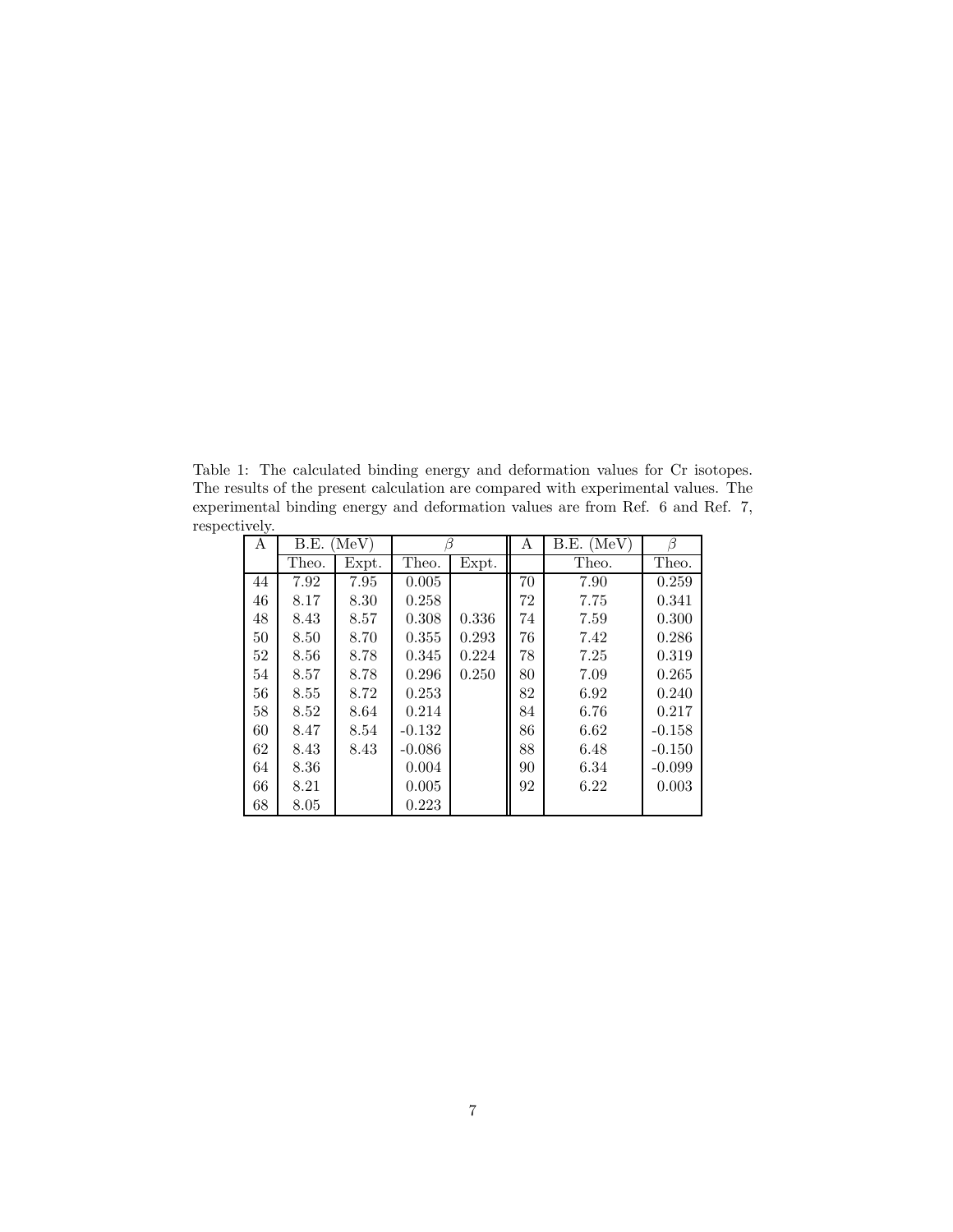| А  | (MeV)<br>B.E. |       |          |       | Α  | (MeV)<br>B.E. | ß        |
|----|---------------|-------|----------|-------|----|---------------|----------|
|    | Theo.         | Expt. | Theo.    | Expt. |    | Theo.         | Theo.    |
| 48 | 7.87          | 8.03  | 0.245    |       | 74 | 8.04          | 0.334    |
| 50 | 8.16          | 8.35  | 0.357    |       | 76 | 7.90          | 0.342    |
| 52 | 8.41          | 8.61  | 0.408    |       | 78 | 7.76          | 0.350    |
| 54 | 8.55          | 8.74  | 0.411    | 0.195 | 80 | 7.61          | 0.336    |
| 56 | 8.55          | 8.79  | 0.349    | 0.240 | 82 | 7.46          | 0.326    |
| 58 | 8.59          | 8.79  | 0.305    | 0.25  | 84 | 7.30          | 0.285    |
| 60 | 8.60          | 8.76  | 0.265    | 0.222 | 86 | 7.15          | 0.255    |
| 62 | 8.57          | 8.69  | $-0.153$ |       | 88 | 7.01          | 0.213    |
| 64 | 8.54          | 8.61  | $-0.107$ |       | 90 | 6.86          | 0.178    |
| 66 | 8.51          | 8.53  | 0.004    |       | 92 | 6.74          | $-0.105$ |
| 68 | 8.39          |       | 0.004    |       | 94 | 6.61          | 0.001    |
| 70 | 8.27          |       | 0.218    |       | 96 | 6.50          | 0.000    |
| 72 | 8.16          |       | 0.277    |       |    |               |          |

Table 2: The binding energy and deformation values for Fe isotopes. See caption of table 1 for details.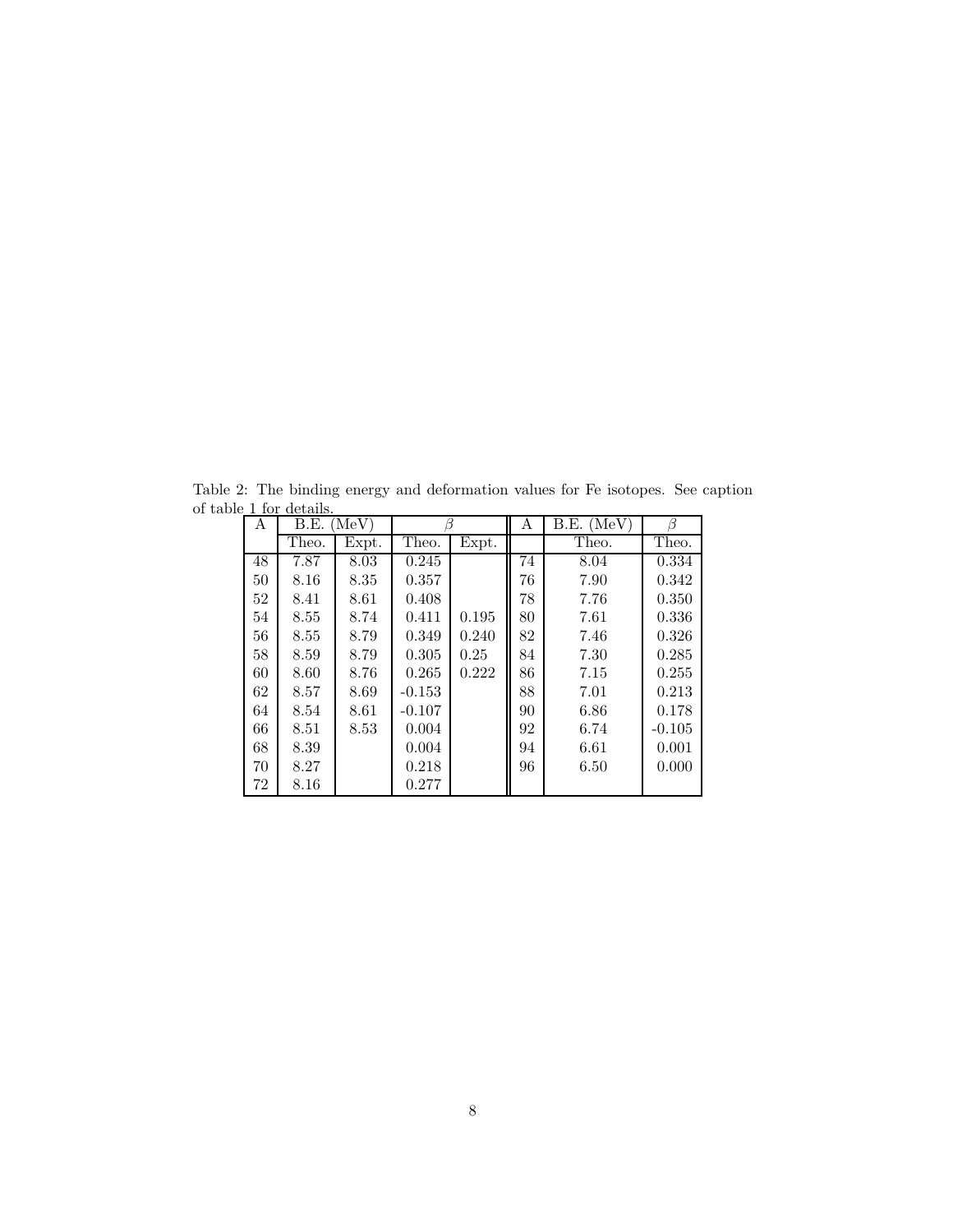

List of figure captions

Figure 1: The excitation energy surfaces of different Cr isotope as a function of the mass quadrupole moment.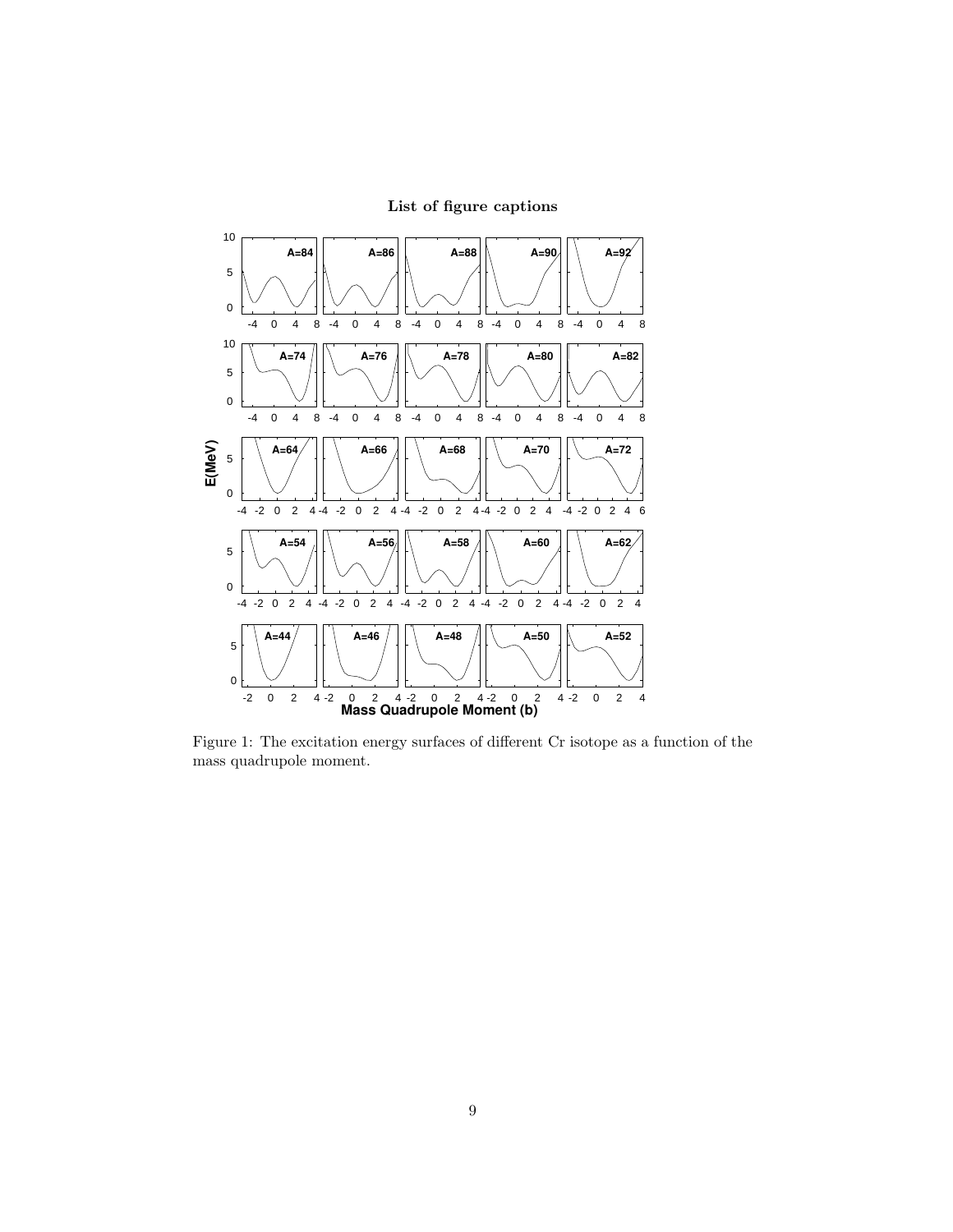

Figure 2: The excitation energy surfaces of different Fe isotope as a function of the mass quadrupole moment.